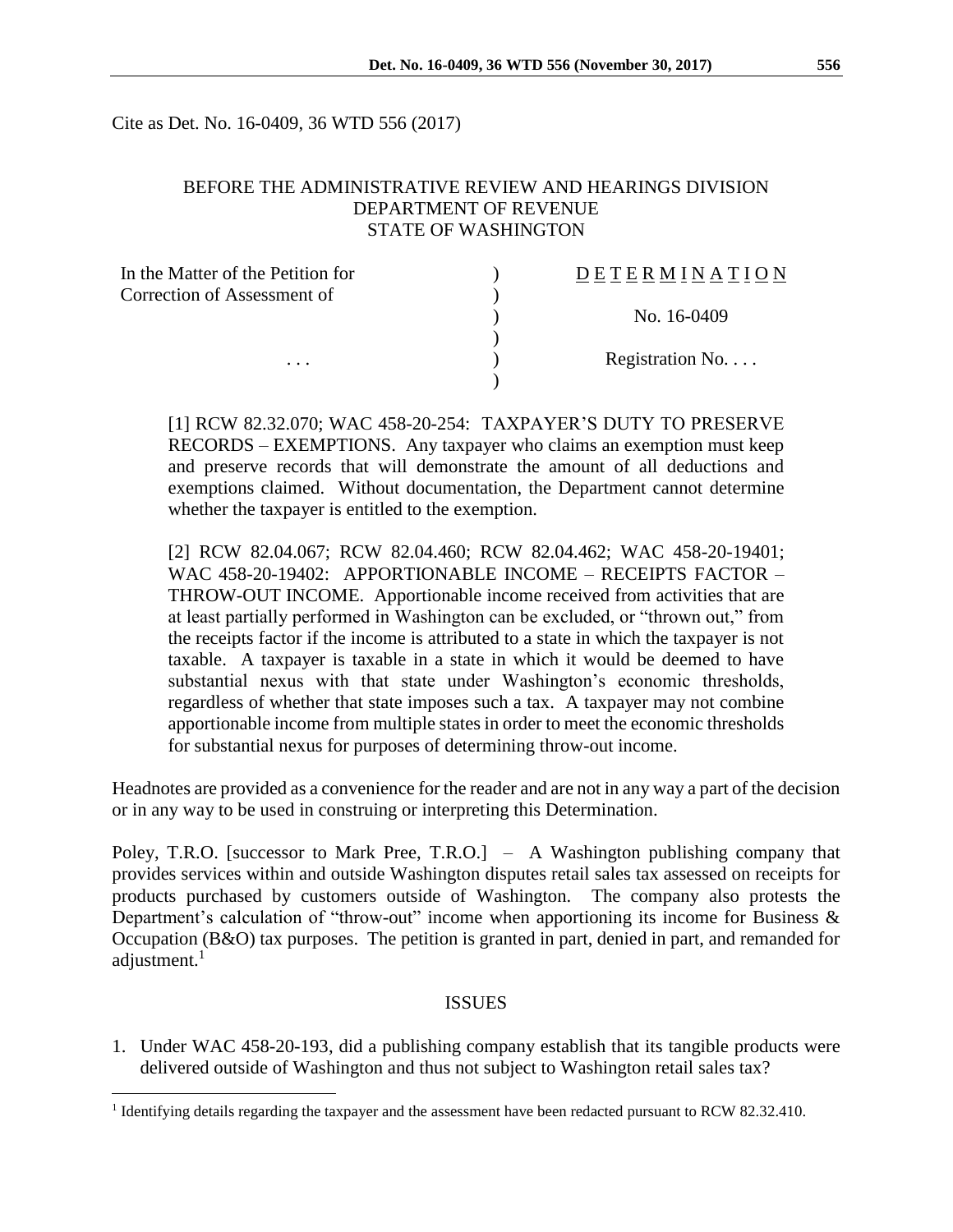2. Did a Washington publishing company have substantial nexus in other states under RCW 82.04.067 and WAC 458-20-19401, affecting the calculation of its receipts factor pursuant to RCW 82.04.460, RCW 82.04.462, and WAC 458-20-19402?

# FINDINGS OF FACT

. . . (Taxpayer) is a corporation headquartered in Washington. Taxpayer consulted with businesses worldwide to assess their personnel needs and offer training to their employees. Taxpayer sold books, as well as behavioral and personality tests, to businesses it consulted with. Taxpayer often traveled to its customers' business locations to provide these services.

The Department's Audit Division (Audit) examined Taxpayer's books and records for the period January 2011 through December 2014 (the Audit Period). During the Audit Period, Taxpayer reported income to the Department under both the retailing and the service and other activities B&O tax classifications. Taxpayer claimed an interstate and foreign sales deduction of over 87 percent of its retail sales income and over 79 percent of its service income on these returns. Audit disallowed the deduction for any retail sales where the invoice did not show a shipping or customer address. Taxpayer did not file an annual apportionment reconciliation of income for any year included in the Audit Period.

In order to determine Taxpayer's tax liability, Audit calculated Taxpayer's "receipts factor."<sup>2</sup> Audit ascertained Taxpayer's receipts attributable to Washington by subtracting all receipts that could be sourced to a location other than Washington. Some receipts that could not be sourced to a specific location were attributed to Washington. Taxpayer did not have more than \$250,000 of receipts, more than \$50,000 of property or payroll, or at least 25% of its total property, [receipts,] or total payroll, in any jurisdiction other than Washington or Oregon.

Then, Audit determined Taxpayer's throw-out income. Audit found that each out-of-state activity was, in part, performed in Washington. Audit also found that Taxpayer had Oregon payroll receipts greater than \$53,000 in 2013 and 2014, indicating that Taxpayer was taxable in Oregon during those years.<sup>3</sup> Audit concluded that all of Taxpayer's out-of-state apportionable income, other than Oregon income from 2013 and 2014, was throw-out income.

Next, Audit divided Taxpayer's Washington attributable receipts by its world-wide receipts less throw-out income to obtain Taxpayer's receipts factor. Finally, Audit multiplied Taxpayer's receipts factor by its total apportionable income to determine the amount of Taxpayer's income subject to B&O tax in Washington.

 $\overline{a}$ 

<sup>&</sup>lt;sup>2</sup> The receipts factor is a fraction that applies to apportionable income for each calendar year. WAC 458-20-19402(401). The receipts factor is calculated by dividing Washington attributed apportionable receipts by world-wide apportionable receipts after throw-out income has been subtracted from the world-wide apportionable receipts. WAC 458-20-19402(402).

<sup>3</sup> The substantial nexus thresholds for payroll were \$50,000 for June 1, 2010, through December 31, 2012, and \$53,000 for January 1, 2013, through December 31, 2014.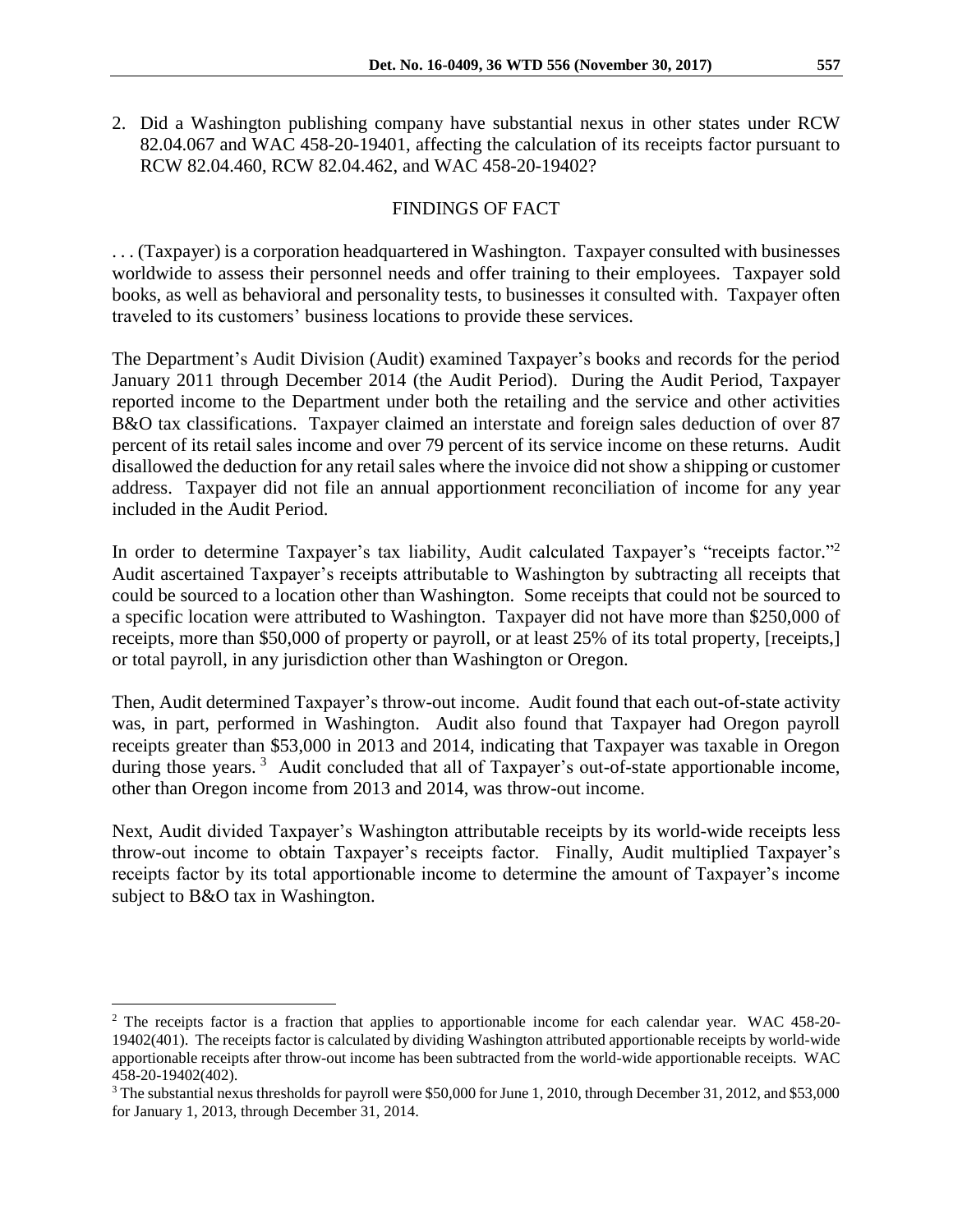On November 3, 2015, the Department issued a tax assessment against Taxpayer for \$ . . . , which included \$ . . . in retail sales tax, \$ . . . in B&O tax, \$ . . . in interest, \$ . . . in delinquent payment penalty, and \$ . . . in assessment penalty.

After Taxpayer requested administrative review of the assessment, Audit discovered it had inadvertently overlooked some of Taxpayer's records. Audit found that Taxpayer's Oregon payroll exceeded the nexus threshold for all four years examined in the Audit Period, not just during 2013 and 2014 as Audit had previously found. Audit now agrees that none of Taxpayer's income sourced to Oregon is throw-out income for the entire Audit Period and will allow Taxpayer to deduct receipts attributed to Oregon for 2011 and 2012. We grant Taxpayer's petition with respect to this issue and remand it to Audit for adjustment to the assessment.

At the hearing, Taxpayer protested retail sales tax and retailing B&O tax assessed on sales of books and personality tests that Taxpayer claimed were shipped to out-of-state locations. However, Taxpayer did not provide any additional records to support this contention.<sup>4</sup>

Taxpayer also argued that income sourced to locations outside of Washington was incorrectly designated throw-out income in calculating the receipts factor of the apportionment formula. Taxpayer asserts it is taxable in all locations where it solicited sales, and therefore income from those locations is not throw-out income. Taxpayer acknowledges that it did not pay taxes to any other jurisdictions outside of Washington. However, Taxpayer maintains that it is not required to actually pay tax to an outside jurisdiction in order to be found taxable in that jurisdiction.

Additionally, Taxpayer claims that even if it was not taxable in other jurisdictions, Taxpayer's apportionable income from jurisdictions outside of Washington, when combined, met the substantial nexus threshold for apportionable receipts. To the extent Washington's statutes do not allow apportionment in this manner, Taxpayer claims that such statutes violate the Commerce Clause of the U.S. Constitution . . . .

## ANALYSIS

## 1. Delivery of tangible products outside of Washington

 $\overline{a}$ 

Washington imposes retail sales tax on each sale of tangible personal property in this state unless an exemption applies. RCW 82.08.020; RCW 82.04.050. It is the seller's responsibility to collect retail sales tax from the buyer, and if the seller fails to do so, the seller is personally liable for the amount of tax. RCW 82.08.050.

RCW 82.32.070 requires every person liable for payment of excise taxes to keep and preserve suitable records in order to determine the amount of any tax for which the taxpayer may be liable. This includes records that will demonstrate the amount of gross receipts and sales from all sources, the amount of all deductions, exemptions, credits, and refunds claimed, and the payment of retail sales tax or use tax. WAC 458-20-254(3)(b). A taxpayer must also keep its federal and state tax

<sup>4</sup> While Taxpayer sold both tangible personal property and consulting services to customers, Taxpayer has not alleged, and thus we do not address, whether a sale of these products would constitute a bundled transaction under RCW 82.08.190.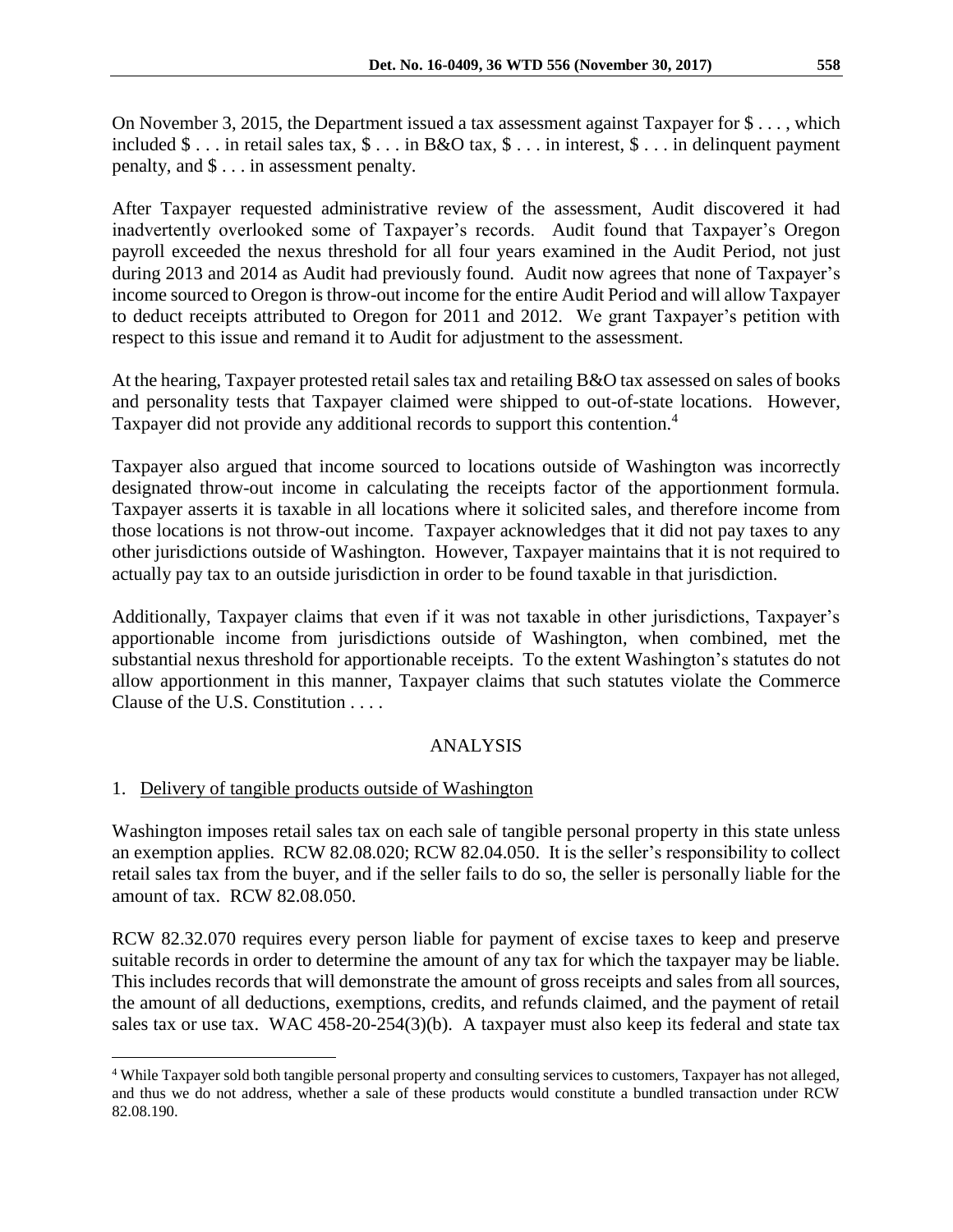returns and all documents and data used in the preparation of such returns. WAC 458-20-  $254(3)(c)$ .

Here, some of Taxpayer's sales invoices for books and personality tests did not list a shipping address or other customer address. While Taxpayer claims that these sales were to out-of-state customers, Taxpayer did not provide any records in support of its contention.<sup>5</sup> Without documentation that Taxpayer delivered its products to locations outside of Washington, Audit properly assessed retail sales tax on those sales. Taxpayer's petition is denied with respect to this issue.

#### 2. Calculation of throw-out income

 $\overline{a}$ 

Any business earning apportionable income that is both taxable in Washington and "taxable in another state" must apportion its income. RCW 82.04.460(1). Apportionable income includes income earned from engaging in services that are not retail or wholesale sales. RCW  $82.04.460(4)(a)(vi)$ ; RCW  $82.04.290(2)(b)$ . Income is apportioned to Washington by multiplying a business's apportionable income by a receipts factor each tax year. RCW 82.04.462(1); WAC 458-20-19402(401). The numerator of the receipts factor is the business's gross annual income attributable to Washington State, and the denominator is the business's gross annual income received worldwide from that activity less throw-out income. RCW 82.04.462(3)(a); WAC 458- 20-19402(402).

Throw-out income is described in RCW 82.04.462(3)(c), which states that apportionable income must be excluded from the denominator of the receipts factor if at least some of the activity is performed in Washington, and the income is attributable to a state in which the taxpayer is "not taxable." *See also* WAC 458-20-19402(403). The phrase "not taxable" means that the taxpayer "is not subject to a business activities tax by that state, except that a taxpayer is taxable in a state in which it would be deemed to have a substantial nexus with that state under the standards in RCW 82.04.067(1) regardless of whether that state imposes such a tax." *Id*.

Under RCW 82.04.067 $(1)$ ,<sup>6</sup> a business is deemed to have substantial nexus with this state if the person is:

- (a) An individual and is a resident or domiciliary of this state;
- (b) A business entity and is organized or commercially domiciled in this state; or
- (c) A nonresident individual or a business entity that is organized or commercially domiciled outside this state, and in the immediately preceding tax year the person had:
	- (i) More than fifty thousand dollars of property in this state;

<sup>&</sup>lt;sup>5</sup> If suitable records had been provided, Audit would have used those records to properly source Taxpayer's sales in accordance with RCW 82.32.730.

 $6$  Beginning January 1, 2013, the substantial nexus thresholds in RCW 82.04.067(1)(c)(i)-(iii) increased to \$53,000 for property and payroll and to \$267,000 for receipts.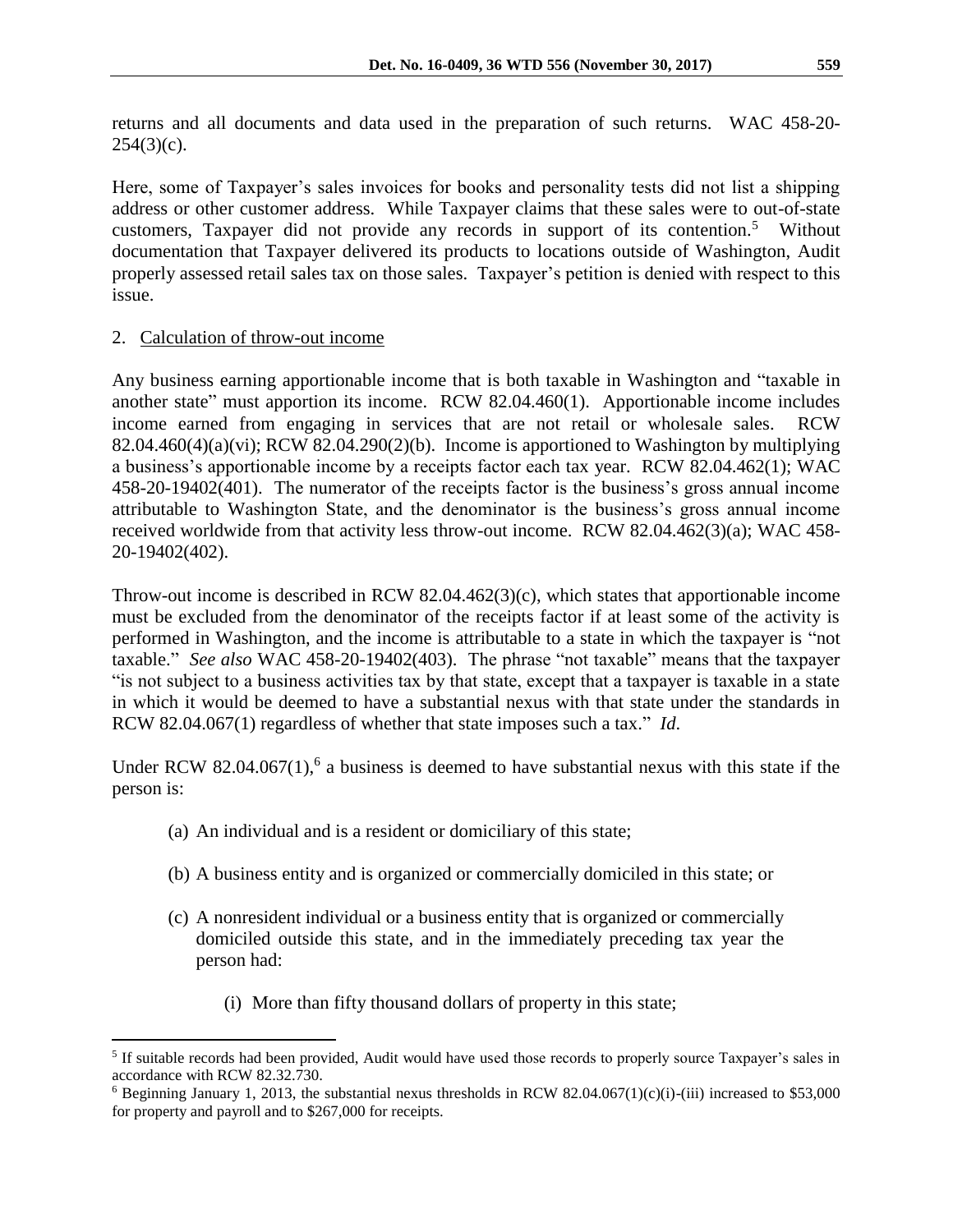- (ii) More than fifty thousand dollars of payroll in this state;
- (iii) More than two hundred fifty thousand dollars of receipts from this state; or
- (iv) At least twenty-five percent of the person's total property, total payroll, or total receipts in this state.

Under these authorities, businesses located in Washington are only entitled to apportion their income when they are "taxable in another state" during that year. [RCW 82.04.460(1).] To be "taxable in another state" means they are either subject to a business activities tax in another state, have substantial nexus in another state using Washington's economic thresholds, or are formed under the laws or domiciled in another state. [WAC 458-20-19401(3).] WAC 458-20- 19402(106)(h)(i).

In this case, Taxpayer is domiciled in Washington and incorporated under the laws of Washington. As discussed above, Taxpayer meets the economic threshold for payroll in the state of Oregon for each year in the Audit Period. However, Taxpayer did not meet the economic thresholds for any other state. Thus, Taxpayer's apportionable income from all states other than Washington or Oregon is throw-out income unless Taxpayer can show it is subject to a business activities tax in a foreign state.

Taxpayer asserts it is taxable in each foreign state where it attributed income because it solicited sales in those states. Soliciting an out-of-state customer for a sale, however, does not [necessarily] mean that Taxpayer is capable of being taxed in that customer's state. Taxpayer's calculation of its receipts factor must be based on more than unsubstantiated assertions; some evidence must support Taxpayer's claim that it is taxable in a particular state [under one of the identified standards].

Taxpayer is correct that it need not pay tax to a foreign state to be subject to tax in that state, although payment would be evidence that Taxpayer was so taxable. A letter ruling or similar document from a foreign jurisdiction stating that Taxpayer is subject to a business activities tax in that state would also qualify, but Taxpayer has not provided us any evidence showing it is taxable in a foreign state. Accordingly, Taxpayer's apportionable income from all states other than Washington or Oregon was properly designated as throw-out income. We deny Taxpayer's petition with respect to this issue.

Taxpayer also claims that even if it was not taxable in other jurisdictions, Taxpayer's apportionable income from jurisdictions outside of Washington and Oregon, when combined, exceed the economic threshold for apportionable receipts in RCW 82.04.067(1)(c)(iii). However, RCW 82.04.462(3)(c) does not provide for combining income from multiple jurisdictions. "A taxpayer is taxable in *a state* in which it would be deemed to have a substantial nexus with *that state* under the standards in RCW 82.04.067(1) regardless of whether *that state* imposes such a tax." RCW 82.04.462(3)(c) (emphasis added). As RCW 82.04.462(3)(c) refers to foreign states only in the singular form, never plural, we find Taxpayer's argument unpersuasive.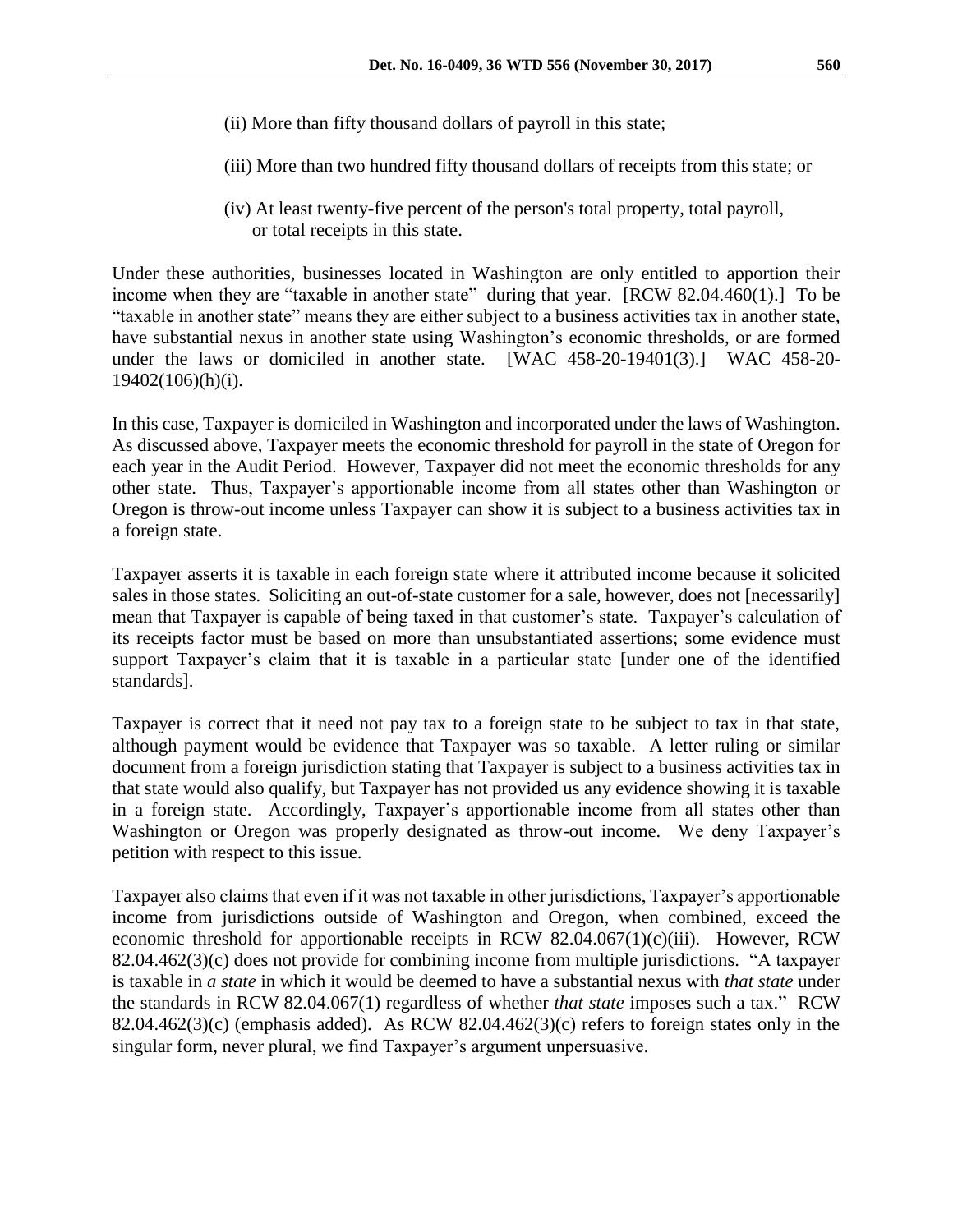Finally, Taxpayer claims that Washington's single factor receipts formula violates the fair apportionment requirement of the Commerce Clause.<sup>7</sup> According to Taxpayer, the formula prevents Taxpayer from fairly apportioning its income because it does not allow Taxpayer to combine apportionable income from multiple jurisdictions in order to satisfy the economic threshold in RCW  $82.04.067(1)(c)(iii)$ .

States have wide latitude in the selection of apportionment formulas. *Moorman Mfg. Co. v. Bair,*  437 U.S. 267, 274 (1978). Such a selection "will only be disturbed when the taxpayer has proved by 'clear and cogent evidence' that the income attributed to the State is in fact 'out of all appropriate proportion to the business transacted'. . . or has 'led to a grossly distorted result.'" *Id.*  (citations omitted). Where a state has shown that some minimal connection exists, income attributed to the taxing state need only be "rationally related" to values connected with the state. *Id.* at 272-73; Det. No. 14-0342, 34 WTD 250 (2015).

RCW 82.04.462 and WAC 458-20-19402 describe Washington's single factor receipts formula, where a taxpayer's apportionable Washington income is divided by the taxpayer's worldwide apportionable gross income minus throw-out income. Under this apportionment method, throwout income is "rationally related to values connected with the taxing state" because it only encompasses income from activities where at least some of the activity is performed in Washington. RCW 82.04.462(3)(c); WAC 458-20-19402(403).

Here, Taxpayer does not dispute that at least some of its activity attributable to foreign states took place in Washington. Taxpayer has not offered "clear and cogent evidence" that the taxation of income earned from apportionable activities in foreign states other than Oregon is arbitrary, is not in proportion to, or is not "rationally related" to the business Taxpayer transacted that was attributed to Washington. Therefore, we conclude that, as applied, Washington's single factor receipts formula does not violate the Commerce Clause.

To the extent the Taxpayer is arguing that the statutory definition of throw-out income in RCW 82.04.462(3)(c) is facially unconstitutional, we do not have authority to rule on that issue. *Bare v. Gorton*, 84 Wn.2d 380, 383, 576 P.2d 379 (1974) ("An administrative body does not have the authority to determine the constitutionality of the law it administers; only the courts have that power."); *see also* Det. No. 98-083, 17 WTD 271 (1998). Similarly, we will not proclaim the definition of throw-out income found in WAC 458-20-19402(403) to be unconstitutional, either. "We presume that administrative rules adopted pursuant to a legislative grant of authority are valid, and we will uphold such rules if they are reasonably consistent with the controlling statute." *Wash. Pub. Ports Ass'n v. Dep't of Revenue*, 148 Wn.2d 637, 646 (2003).

## DECISION AND DISPOSITION

Taxpayer's petition is granted in part and denied in part. We grant the petition with respect to Taxpayer's substantial nexus with Oregon under RCW 82.04.462(3)(c) and RCW

 $\overline{a}$ 

 $<sup>7</sup>$  The U.S. Supreme Court has set out a four-part test to determine whether a tax violates the Commerce Clause.</sup> *[Complete Auto Transit, Inc. v. Brady,](http://www.westlaw.com/Find/Default.wl?rs=dfa1.0&vr=2.0&DB=708&FindType=Y&SerialNum=1977118746)* [430 U.S. 274 \(1977\).](http://www.westlaw.com/Find/Default.wl?rs=dfa1.0&vr=2.0&DB=708&FindType=Y&SerialNum=1977118746) First, the tax must apply to an activity with "substantial nexus" to the taxing state. Second, it must be "fairly apportioned." Third, it must not discriminate against interstate commerce. And fourth, it must be fairly related to services or benefits provided by the state. *Id*.